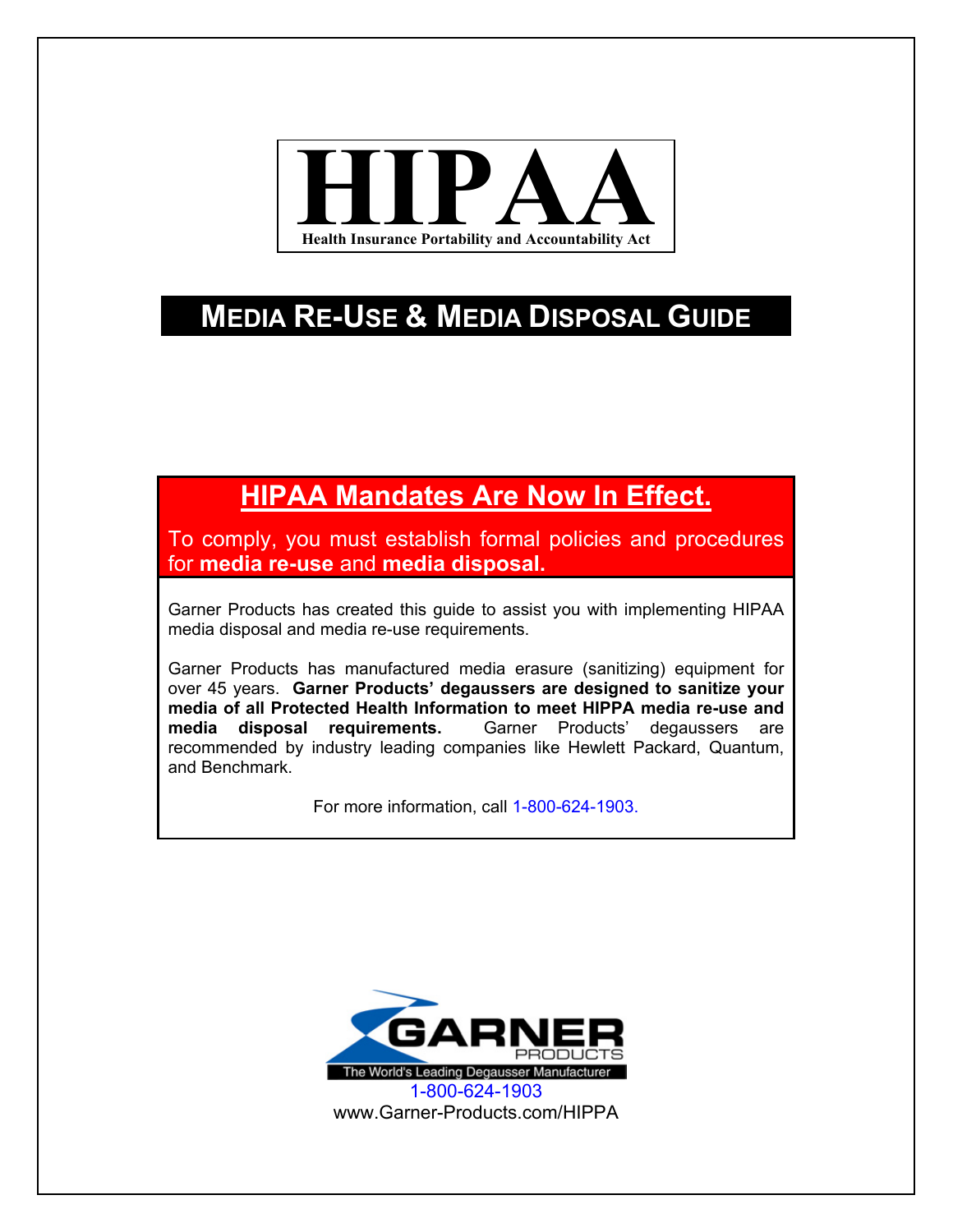## *HIPAA Media Re-Use and Media Disposal Requirements*

HIPAA **requires** medical facilities to completely remove **P**rotected **H**ealth **I**nformation (**PHI**) from electronic media before the media is disposed of or re-used. (HIPAA Sections 164.310(d)(2)(i) and 164.310(d)2)(ii)) Electronic media includes, but is not limited to, hard drives, diskettes and backup tape. The process of removing PHI from electronic media is commonly referred to as "sanitization".

HIPAA **requires** that medical facilities develop formal policies and procedures regarding disposal and re-use of electronic media that contain PHI. The policies and procedures established by medical facilities **must** address PHI as it is acquired; PHI movement into, out of and within the facilities; and disposal of media containing PHI. In addition, the policies and procedures **must** document the following:

- 1) Who has control of the media **§ 164.310(d)(1);**
- 2) Who is accountable for the actions of the entity in control of the media **§ 164.310(d)(2)(iii)**;
- 3) Procedures for data backup **§ 164.310(d)(2)(iv)**;
- 4) Procedures for data storage **§ 164.310(d)(2)(iv);**
- 5) Procedures for media re-use **§ 164.310(d)(2)(ii); and**
- 6) Procedures for media disposal **§ 164.310(d)(2)(i).**

### **Note: To meet HIPPA mandates,** *damaged and non-working hard drives must be sanitized of PHI before disposal***.**

#### **Department of Health and Human Services Office of the Secretary 45 CFR Parts 160, 162, and 164 Health Insurance Reform: Security Standards; Final Rule**

#### **§ 164.310 Physical safeguards.**

A covered entity must, in accordance with § 164.306: …

(d)(1) *Standard: Device and media controls.* Implement policies and procedures that govern the receipt and removal of hardware and electronic media that contain electronic protected health information into and out of a facility, and the movement of these items within the facility.

(2) *Implementation specifications:* 

(i) *Disposal* **(Required)**. Implement policies and procedures to address the final disposition of electronic protected health information, and/or the hardware or electronic media on which it is stored.

#### (ii) *Media re-use* **(Required)**.

Implement procedures for removal of Electronic protected health information from electronic media before the media are made available for re-use.



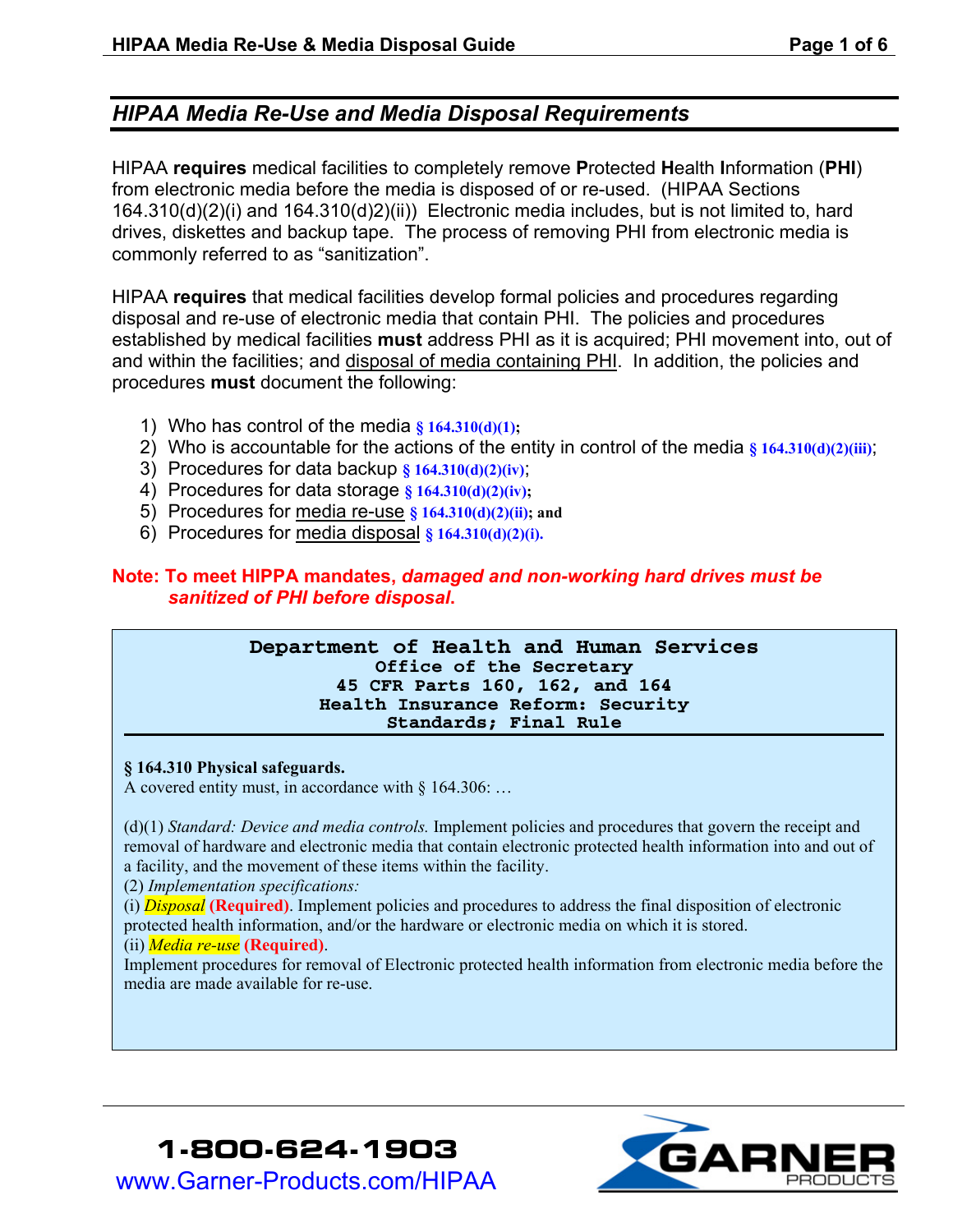## *Degaussing – The Best Method For Securing Protected Health Information*

Degaussing has proven to be the most thorough, time efficient and cost effective process for sanitizing magnetic media. In fact, leading manufactures like Quantum, Hewlett Packard and Benchmark recommend Garner Degaussing Products. Garner Products' Degaussers ensure quick and complete erasure of all sensitive information contained on hard drives, tapes and diskettes. The following are excerpts from articles and guides addressing data security:

> *"To ensure that no one could ever recover data from a disk, you need to degauss or destroy it or keep it in a secure location until the disk is needed again." HIPAAtech Disk Sanitization, (HIPAAdisory)*

"[**D**]**egaussing** is the best method for purging most magnetic storage media…"

"A Guide to Understanding Data Remanence in Automated Information Systems", The National Computer Security Center)

## *Degaussing helps you meet HIPAA compliance by:*

- Sanitizing all types of hard drives even non-functioning hard drives before disposal. (**§** 164.310(d)(2)(i))
- Sanitizing all magnetic media quickly (less than 30 seconds).
- Simplifying HIPAA documentation requirements by keeping media control in-house.(**§** 164.310(d)(1))
- Removing PHI allowing re-use of expensive backup tapes. (**§** 164.310(d)(2)(ii))
- Simplifying the security procedure degaussing requires no technical computer knowledge.
- Preparing hard drives and tapes for disposal degaussed media is immediately ready for disposal. (**§** 164.310(d)(2)(i))
- Removing all PHI, formatting, data, partitions, viruses, etc. (**§** 164.310(d)(2)(ii))
- Maintaining in-house control of PHI contained on magnetic media.

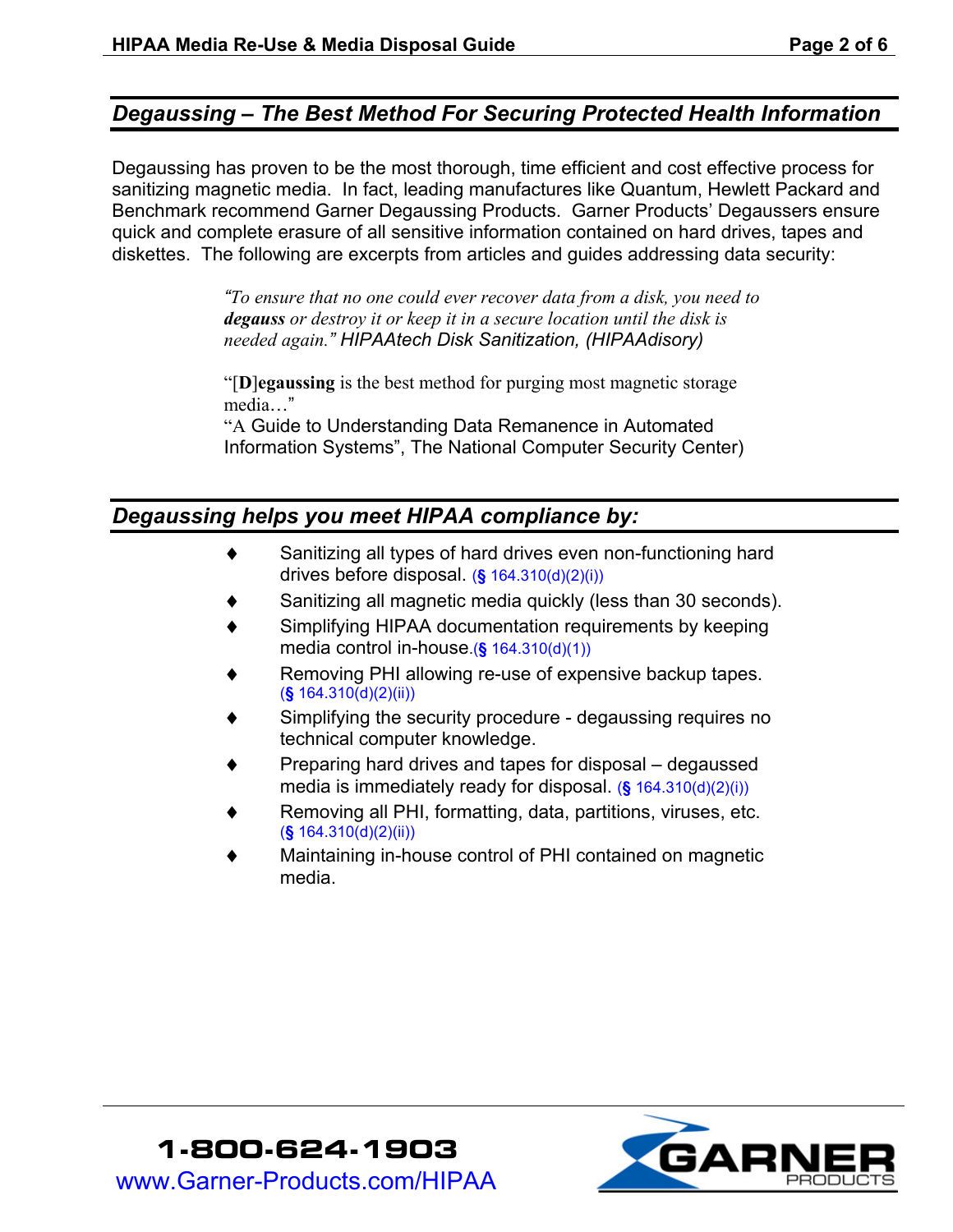## *Choosing the Proper Garner Degausser*

With so many different media formats, choosing the proper degausser is slightly more complicated than it first appears. It is important to choose a degausser based on the type and quantity of media needing to be sanitized. The following guide will help you determine the proper degausser for your facility.

### **Type of Media**

Degaussers are designed for specific media types with specific magnetic properties. There are over 25 different media formats; the Garner Products degaussers listed below will erase all current product formats in their category. In addition to the degausser models listed below, Garner Products manufactures a complete line of degaussers solving almost any degaussing need. To simplify your degausser selection, we have listed Garner models that erase the most commonly used formats.

#### **Category of Media Formats:**

|                 | <b>Tape Cartridge Formats</b> | <b>Hard Drives Types</b>   |
|-----------------|-------------------------------|----------------------------|
| 3480            | DAT                           | Full height                |
| 3490            | <b>DDS</b>                    | Half height                |
| 4 <sub>mm</sub> | DI T                          | All interfaces             |
| 8 <sub>mm</sub> | Super DLT                     | (IDE, EIDE, SCSI, and more |
|                 | Travan                        |                            |

| <b>Hard Drives Types</b>   |  |  |  |
|----------------------------|--|--|--|
| Full height                |  |  |  |
| Half height                |  |  |  |
| All interfaces             |  |  |  |
| (IDE, EIDE, SCSI, and more |  |  |  |

### **Degausser Guide:**

| <b>Garner Degausser</b> | <b>Tape Cartridges</b> | <b>Hard Drives</b> |
|-------------------------|------------------------|--------------------|
| 4000 Eliminator         | Yes                    | Yes                |
| <b>CDS-2500A</b>        | Yes                    |                    |
| $HD-1$                  | Yes                    | Yes                |
| <b>MDS-5</b>            | Yes                    |                    |

For more information about the magnetic properties for your specific media, contact Garner Products at 1-800-624-1903.

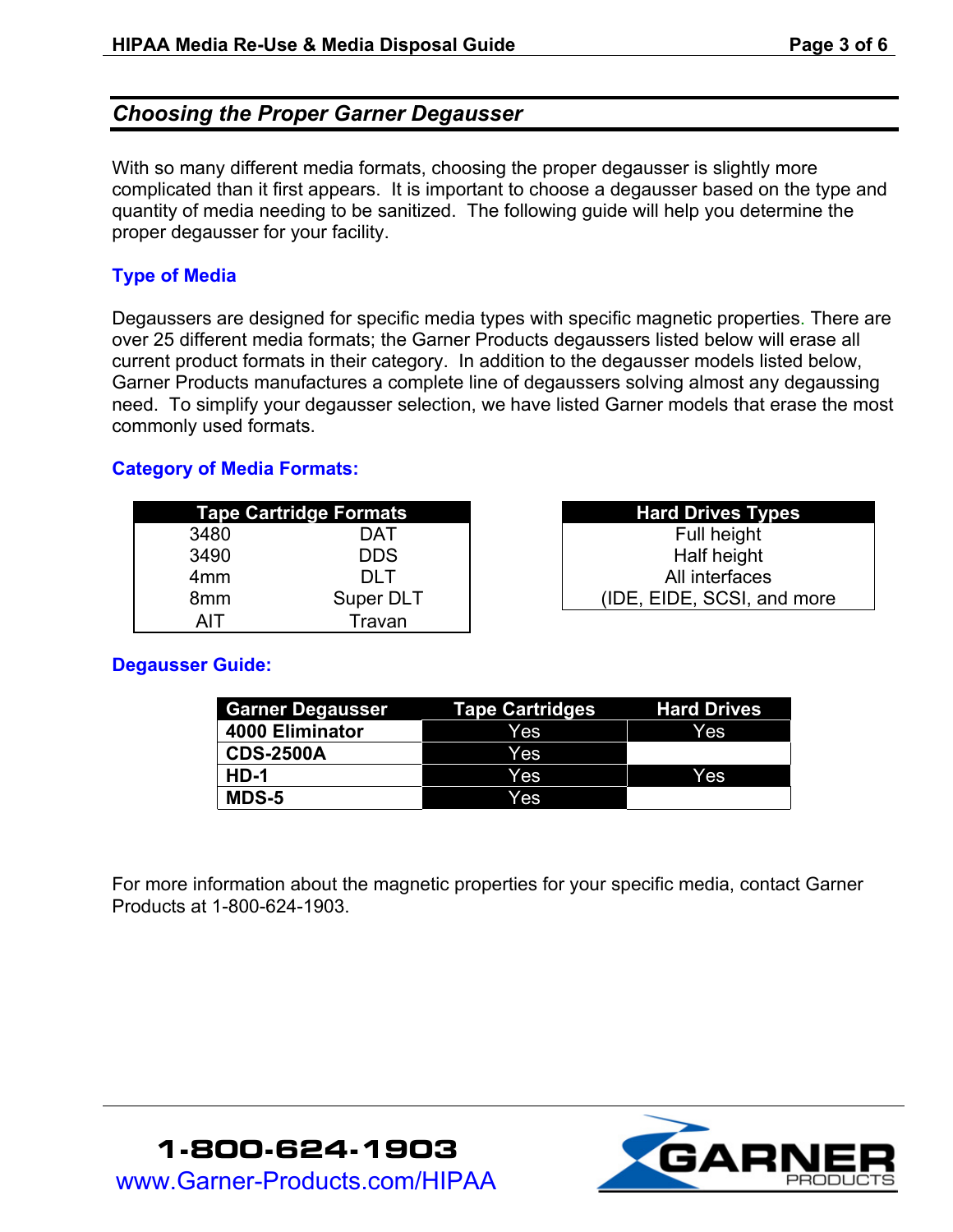### **Quantity of Media**

The quantity of media to be sanitized is the second main factor to be considered when purchasing a deguasser. It is important to determine if large amounts of media will be degaussed at one time. If so, a conveyor belt style degausser should be considered. If large amounts of media can be divided into smaller batches, then a table-top style degausser is a good choice. For pure speed and operator consistency, conveyor belt style degaussers make the degaussing process effortless.

Garner Products manufactures both table-top and conveyor belt degaussers to meet our customers' needs. Listed below are some points to consider when choosing a degausser.

#### **Table-Top degaussers:**

- 1) Accept a wide variety of media sizes including large tape reels.
- 2) Degauss 1 piece of media at a time.
- 3) Are lightweight and portable.
- 4) Operate on standard 110 VAC outlets.
- 5) Are less expensive than conveyor belt degaussers.

#### **Conveyor Belt Degaussers:**

- 1) Allow many tapes to be degaussed at one time.
- 2) Have optional down-stackers helping to automate the degaussing process.
- 3) Are very time efficient.
- 4) Provide less room for operator error.

| Degausser Model  | <b>Media Types</b>                     | <b>Style</b> |                       |
|------------------|----------------------------------------|--------------|-----------------------|
| MDS-5            | All Tape Formats                       | Table-Top    |                       |
| $HD-1$           | All Tape Formats<br><b>Hard Drives</b> | Table-Top    |                       |
| <b>CDS-2500A</b> | All Backup Tape<br>Formats             | Conveyor     |                       |
| Eliminator 4000  | All Tape Formats<br><b>Hard Drives</b> | Conveyor     | $E^{i_{\text{dyn}}}.$ |

# **1-800-624-1903**  www.Garner-Products.com/HIPAA

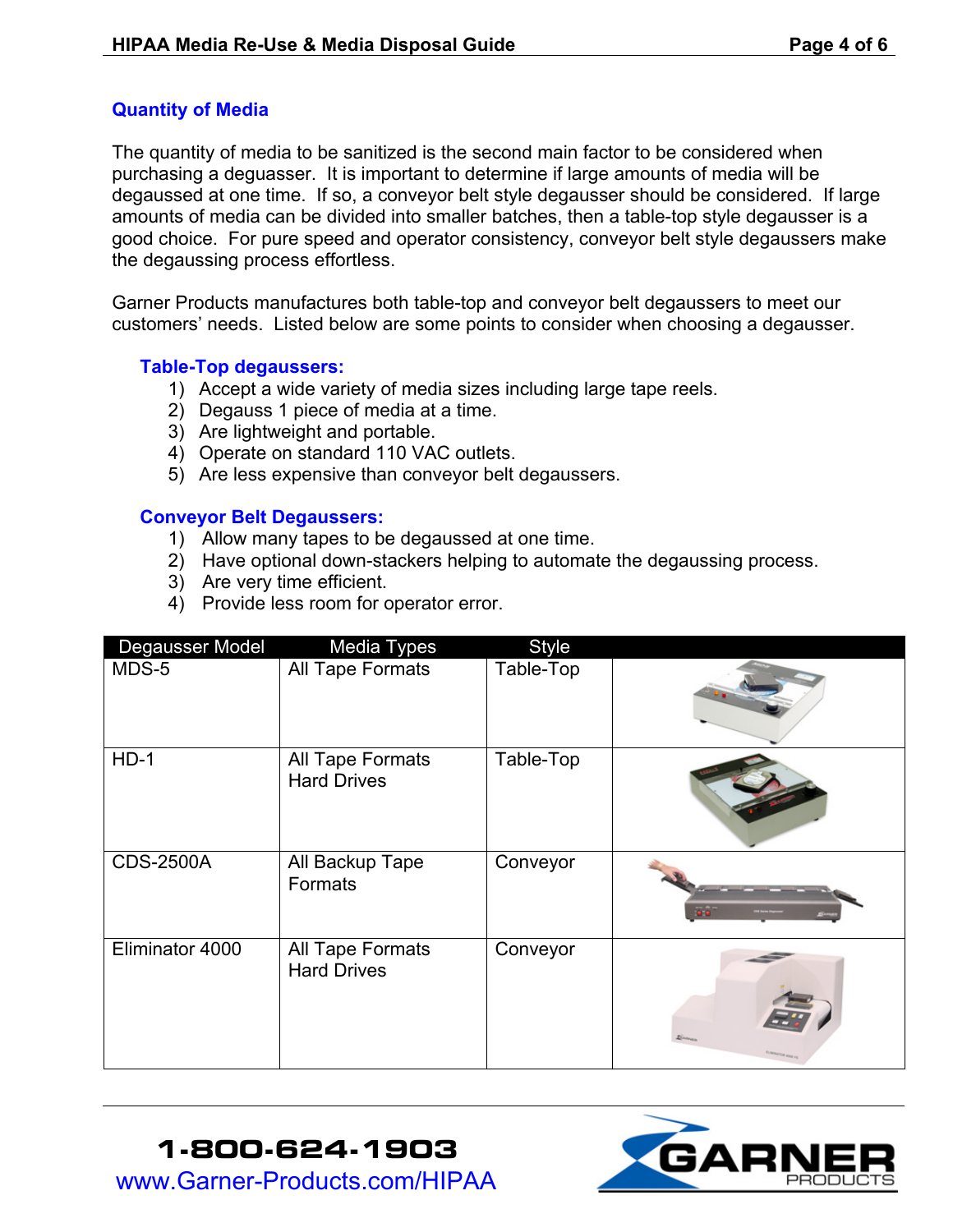## *Understanding the Degaussing Process*

#### **Background:**

Magnetic media, hard drives, diskettes, and tape all operate on the same basic principle. A tiny recording head creates magnetic patterns by magnetizing small magnetic particles embedded in the surface of the media. These patterns remain on the media until changed by an opposing magnetic field with a field strength greater than the coercivity level of the magnetic particle. This means that to completely purge, i.e., *sanitize*, protected health information, the media must be passed through a very strong and concentrated magnetic field. Garner Products' degaussers produce strong horizontal and vertical degaussing fields to ensure complete sanitization of all PHI on magnetic media.

The degaussing process is a complete and separate process from the computer system. The media is simply placed on the degaussing surface or placed on the degaussing conveyor belt. A strong magnetic field encompasses the entire media, sanitizing large sections at a time.

#### **Degaussing Process: Table-top Degaussers**

In order to properly degauss media on a table-top degausser, simply follow the steps listed below:

- 1) Turn the degausser "ON".
- 2) Place media in the "Erase Zone" on surface of degausser.
- 3) Rotate media 3 revolutions.
- 4) Flip the media over.
- 5) Rotate media 3 revolutions.
- 6) Remove the media.
- 7) Turn the degausser "OFF".

**Number of media degaussed: 1 Total time: Less than 15 seconds**